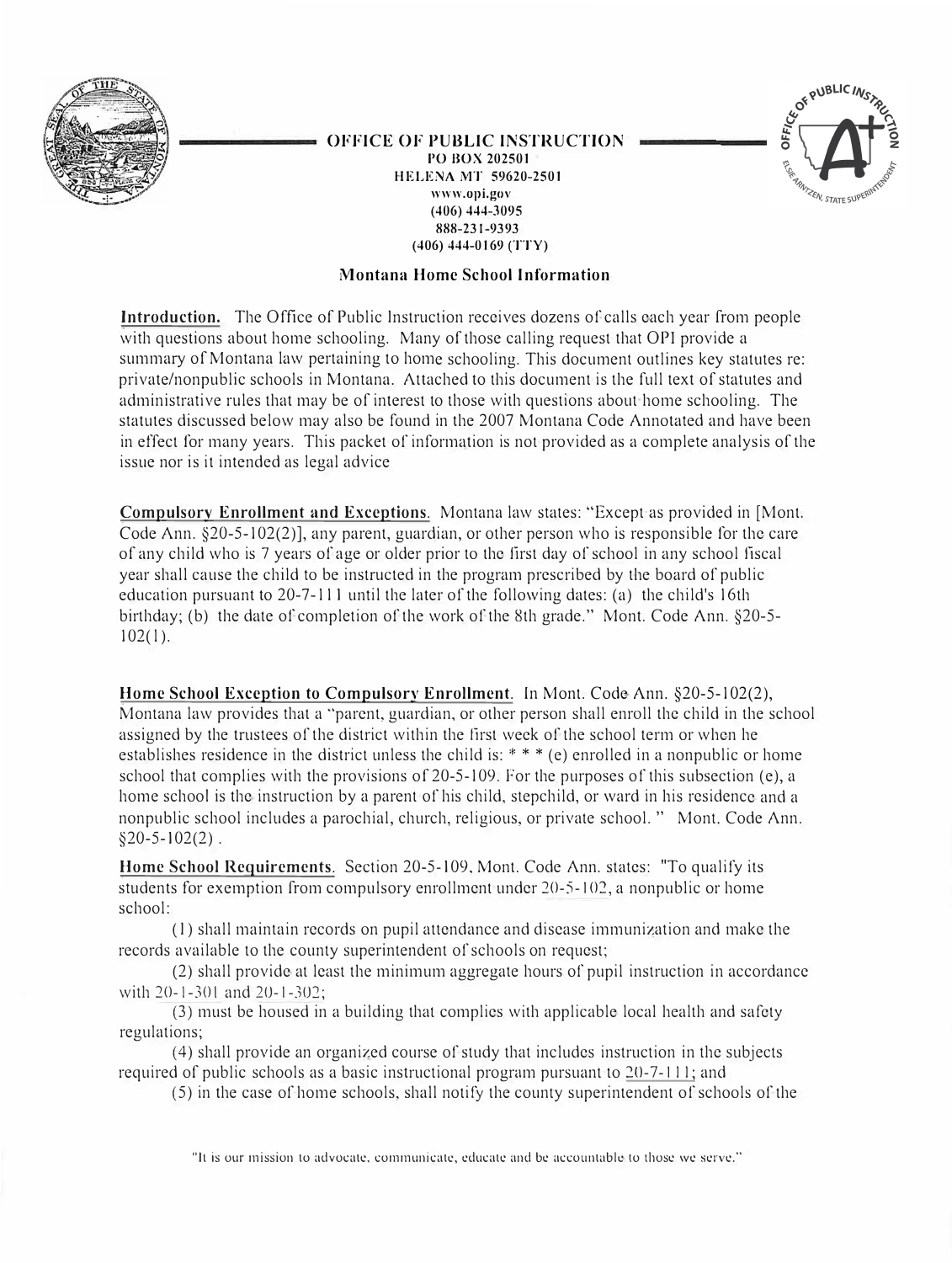county in which the home school is located in each school fiscal year of the student's attendance at the school."

### **Responsibilities and Rights of Parent Who Provides Home School and Rights of Child in**

**Home School.** Section 20-5-111, Mont. Code. Ann., states that "[s]ubject to the provisions of 20-5-109, a parent has the authority to instruct his child, stepchild, or ward in a home school and is solely responsible for:

(I) the educational philosophy of the home school;

- (2) the selection of instructional materials, curriculum, and textbooks;
- (3) the time, place, and method of instruction; and
- (4) the evaluation of the home school instruction." Mont. Code Ann,§ 20-5-111.

The following information is attached:

- Montana statutes relating to home schooling
- Montana School Accreditation Standards that identify basic education programs for elementary, middle grades, and high school, including graduation .

Addresses of home schooling associations that may assist you:

Association of Nonpublic Schools of Montana PO Box 1708 Helena, MT 59624

The Grapevine PO Box 3228 Missoula, MT 59806

Montana Coalition of Home Educators PO Box 43 Gallatin Gateway, MT 59730 Web Site: www.mtche.org

For additional copies of the home school packet, contact Andy Boehm, at 406-444-0375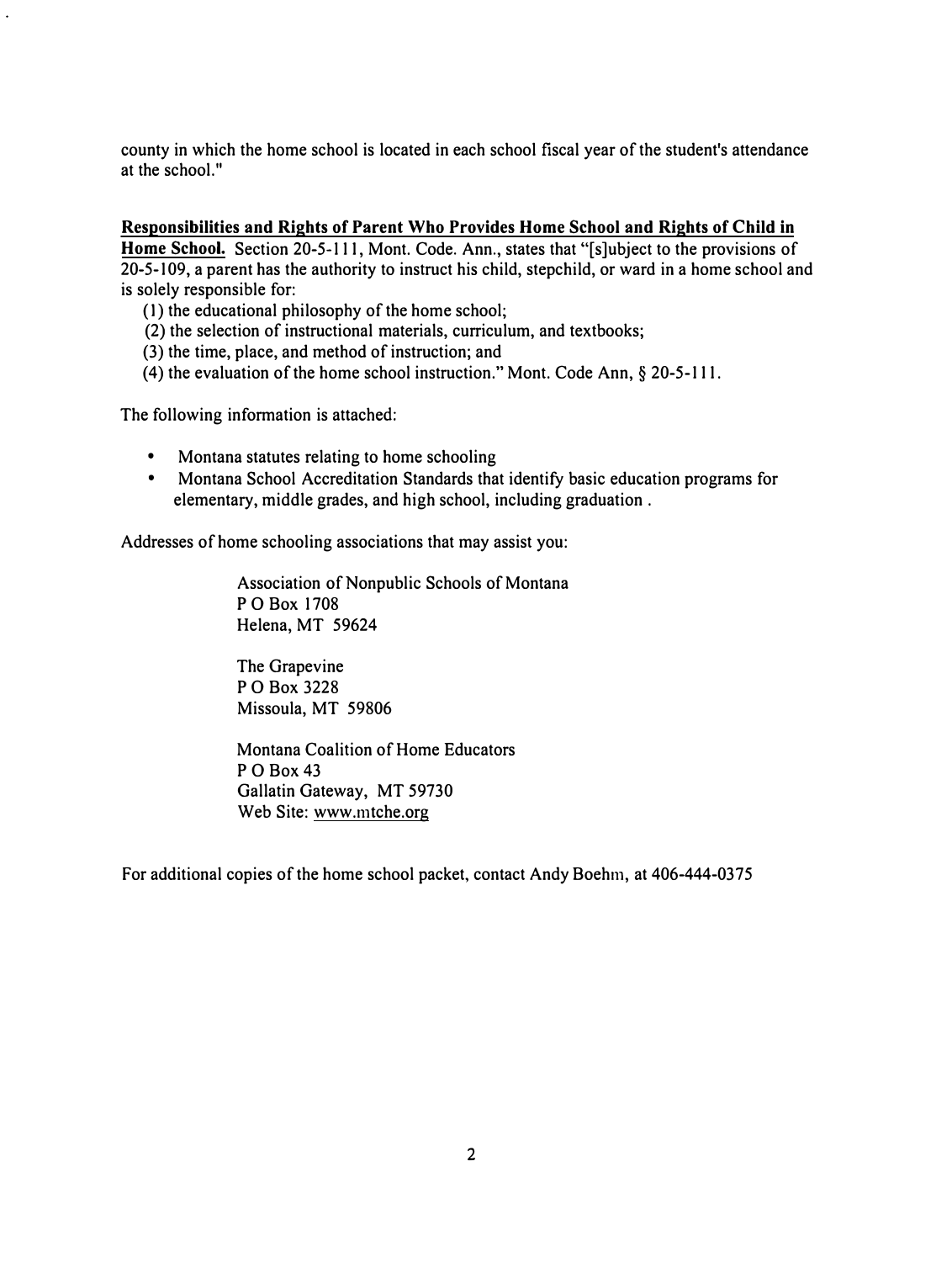# **MONTANA CODE ANNOTATED - 2007**

20-1-301. School fiscal year. (1) The school fiscal year begins on July 1 and ends on June 30. At least the minimum aggregate hours defined in subsection (2) must be conducted during each school fiscal year, except that 1,050 aggregate hours of pupil instruction for graduating seniors may be sufficient or a minimum of 360 aggregate hours of pupil instruction must be conducted for a kindergarten program, as provided in 20-7-117.

(2) The minimum aggregate hours required by grade are:

(a) 360 hours for a half-time kindergarten program or 720 hours for a full-time kindergarten program, as provided in  $20-7-117$ ;

(b) 720 hours for grades 1 through 3; and

(c) 1,080 hours for grades 4 through 12.

(3) For any elementary or high school district that fails to provide for at least the minimum aggregate hours, as listed in subsections  $(1)$  and  $(2)$ , the superintendent of public instruction shall reduce the direct state aid for the district for that school year by two times an hourly rate, as calculated by the office of public instruction, for the aggregate hours missed.

**20-1-302. School term, day, and week.** (1) Subject to  $20-1-301$ ,  $20-1-308$ , and any applicable collective bargaining agreement covering the employment of affected employees, the trustees of a school district shall set the number of days in a school term, the length of the school day, and the number of school days in a school week and report them to the superintendent of public instruction.

(2) When proposing to adopt changes to a previously adopted school term, school week, or school day, the trustees shall:

(a) negotiate the changes with the recognized collective bargaining unit representing the employees affected by the changes:

(b) solicit input from the employees affected by the changes but not represented by a collective bargaining agreement; and

(c) solicit input from the people who live within the boundaries of the school district.

20-5-102. Compulsory enrollment and excuses. (1) Except as provided in subsection (2), any parent, guardian, or other person who is responsible for the care of any child who is 7 years of age or older prior to the first day of school in any school fiscal year shall cause the child to be instructed in the program prescribed by the board of public education pursuant to 20-7-111 until the later of the following dates:

(a) the child's 16th birthday;

(b) the date of completion of the work of the 8th grade.

(2) A parent, guardian, or other person shall enroll the child in the school assigned by the trustees of the district within the first week of the school term or when he establishes residence in the district unless the child is:

(a) enrolled in a school of another district or state under any of the tuition provisions of this titl(b) provided with supervised correspondence study or supervised home study under the transportation provisions of this title;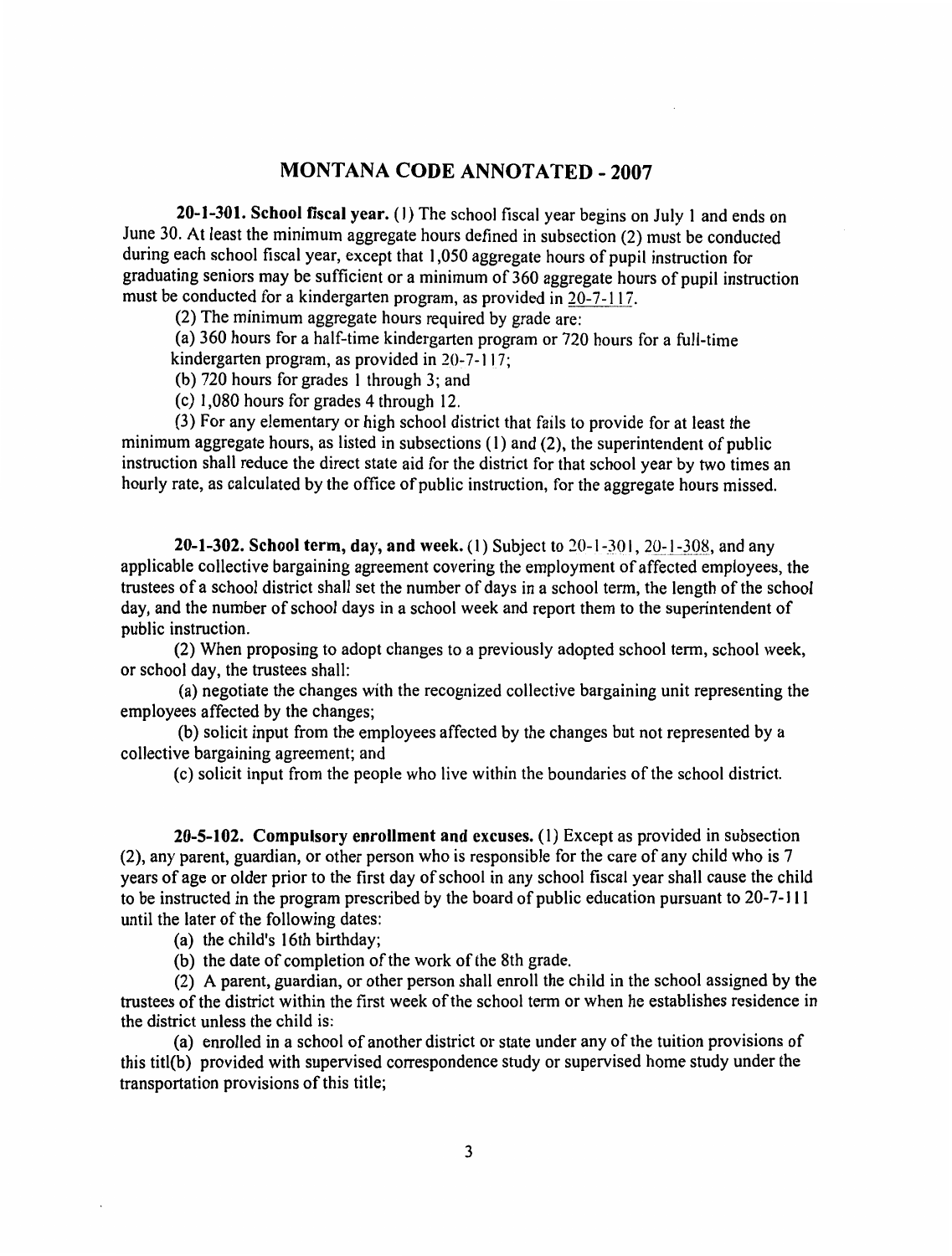( c) excused from compulsory school attendance upon a detennination by a district judge that attendance is not in the best interest of the child;

( d) excused by the board of trustees upon a detennination that attendance by a child who has attained the age of 16 is not in the best interest of the child and the school; or

( e) enrolled in a nonpublic or home school that complies with the provisions of 20-5- 109. For the purposes of this subsection (e), a home school is the instruction by a parent of his child, stepchild, or ward in his residence and a nonpublic school includes a parochial, church, religious, or private school.

**20-5-103. Compulsory attendance and excuses.** (I) Except as provided in subsection (2), any parent, guardian, or other person who is responsible for the care of any child who is 7 years of age or older prior to the first day of school in any school fiscal year shall cause the child to attend the school in which he is enrolled for the school tenn and each school day therein prescribed by the trustees of the district until the later of the following dates:

(a) the child's 16th birthday;

(b) the date of completion of the work of the 8th grade.

(2) The provisions of subsection (I) do not apply in the following cases:

(a) The child has been excused under one of the conditions specified in 20-5-102.

(b) The child is absent because of illness, bereavement, or other reason prescribed by the policies of the trustees.

(c) The child has been suspended or expelled under the provisions of 20-5-202.

**20-5-109. Nonpublic school requirements for compulsory enrollment exemption.** To qualify its students for exemption from compulsory enrollment under 20-5-102, a nonpublic or home school:

(I) shall maintain records on pupil attendance and disease immunization and make the records available to the county superintendent of schools on request;

(2) shall provide at least the minimum aggregate hours of pupil instruction in accordance with 20-1-301 and 20-1-302;

(3) must be housed in a building that complies with applicable local health and safety regulations;

( 4) shall provide an organized course of study that includes instruction in the subjects required of public schools as a basic instructional program pursuant to  $20-7-111$ ; and

(5) in the case of home schools, shall notify the county superintendent of schools of the county in which the home school is located in each school fiscal year of the student's attendance at the school.

**20-5-110. School district assessment for placement of a child who enrolls from a nonaccredited, nonpublic school.** The trustees of a school district shall:

(I) adopt a district policy on assessment for placement of any child who enrolls in a school of the district and whose previous place of instruction was a nonpublic school that is not accredited;

(2) include in the adopted policy the following provisions: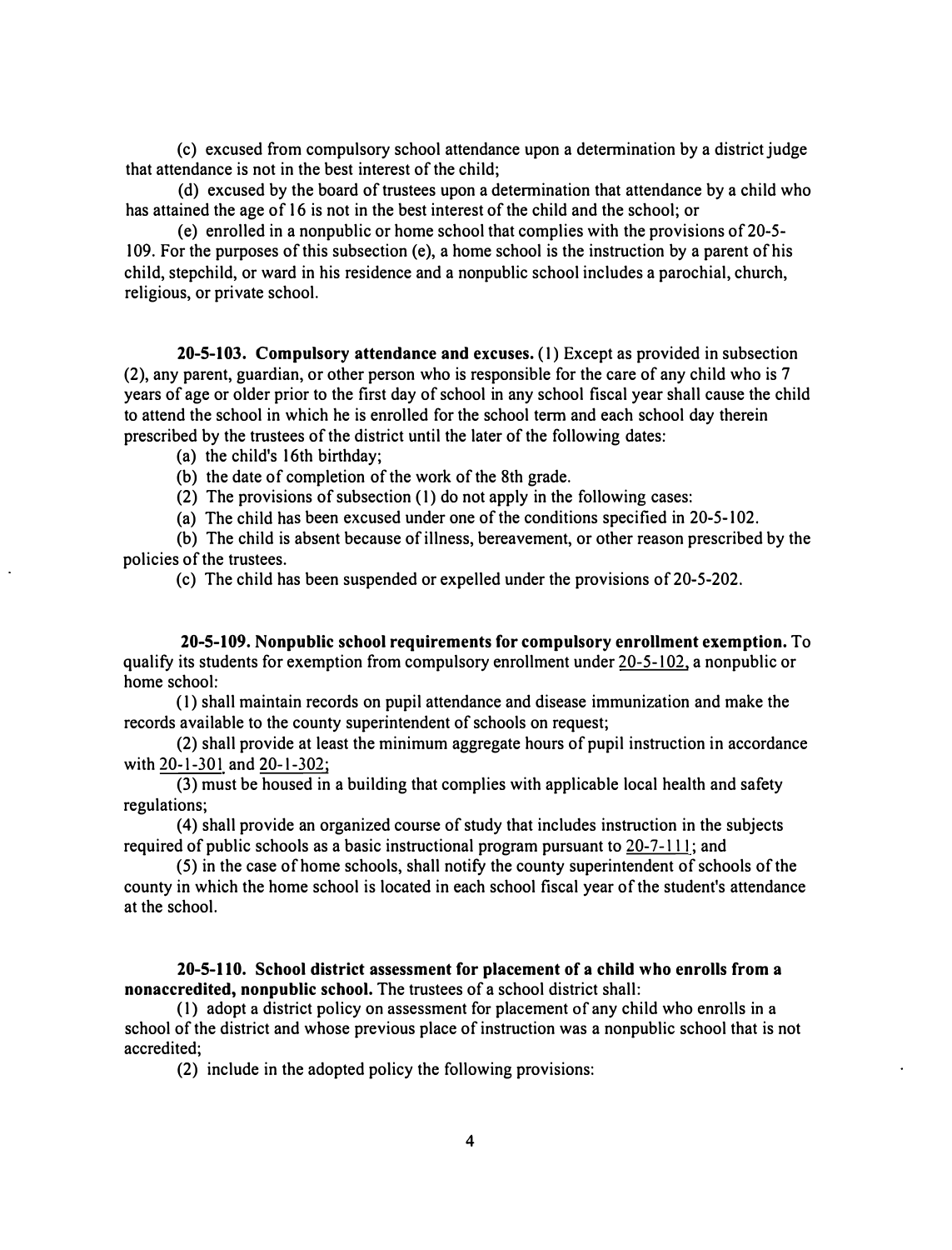(a) the specific assessment for placement to be administered to any child subject to the provisions of subsection (1):

(b) a procedure for grade and program placement of the child based on results of the assessment for placement, including considerations for the age and identified abilities of the child: and

(c) a hearing process before the board of trustees of the district if the parent or guardian of a child is not in agreement with the placement of the child and requests a hearing before the board: and

(3) administer the adopted policy required in subsection (1) in a uniform and fair manner.

20-5-111. Responsibilities and rights of parent who provides home school -- rights of child in home school. Subject to the provisions of 20-5-109, a parent has the authority to instruct his child, stepchild, or ward in a home school and is solely responsible for:

- (1) the educational philosophy of the home school;
- (2) the selection of instructional materials, curriculum, and textbooks; and
- (3) the time, place, and method of instruction; and
- (4) the evaluation of the home school instruction.

20-7-111. Instruction in public schools. The board of public education shall define and specify the basic instructional program for pupils in public schools, and such program shall be set forth in the standards of accreditation. Other instruction may be given when approved by the board of trustees.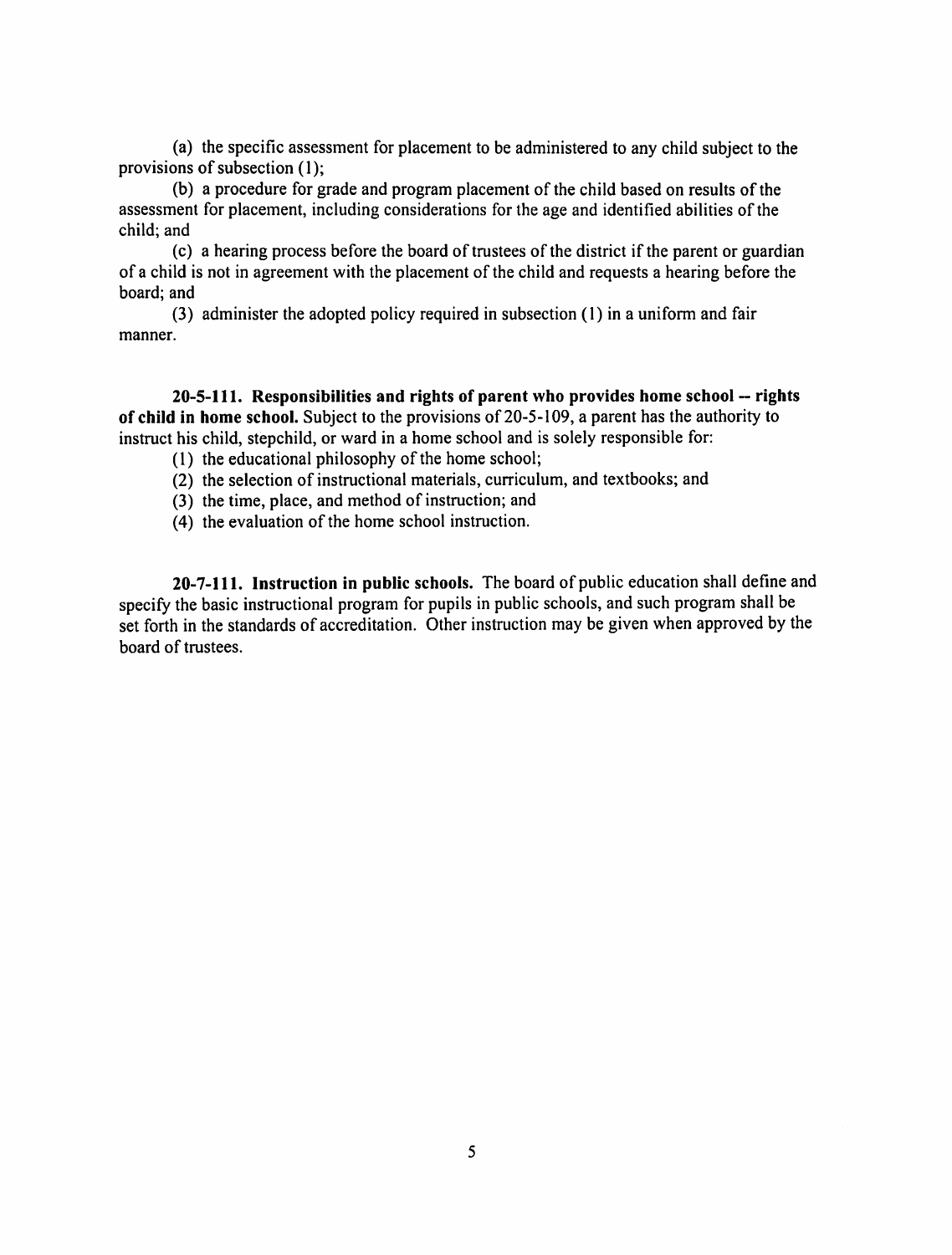## **Administrative Rules of Montana Chapter 55-Standards of Accreditation Sub-Chapter 9- Academic Requirements**

10.55.901 BASIC EDUCATION PROGRAM: ELEMENTARY (1) An elementary school shall have an education program aligned to the program area standards that enables students to meet the content standards and content-specific grade-level learning progressions. (History: 20-2-114, MCA; IMP, 20-2-121, 20-3-106, 20-7-101, MCA; NEW, 1989 MAR p. 342, Eff. 7/1/89; AMD, 1998 MAR p. 2707, Eff. 10/9/98; AMD, 2000 MAR p. 3340, Eff. 12/8/00; AMD, 2012 MAR p. 2042, Eff. 7/1/13.)

10.55.902 BASIC EDUCATION PROGRAM: MIDDLE GRADES (1) A school with middle grades must have an education program aligned to the program area standards that enables all students to meet the content standards and content-specific grade-level learning progressions.

(2) The Board of Public Education, upon recommendation of the Superintendent of Public Instruction, may approve a 7 and 8 grade program that must follow either the middle school philosophy and components described in (3) or the departmentalized philosophy and components described in (4).

(3) The Board of Public Education, upon recommendation of the Superintendent of Public Instruction, may approve a middle school program that:

(a) addresses the unique nature of middle-grade children by focusing on their intellectual, social, emotional, and physical development. To put such philosophy into practice, a middle school must have flexibility to:

(i) approach instruction, scheduling, and teaching in a variety of ways;

(ii) undertake interdisciplinary work; and

(iii) plan blocks of coursework deriving from the intellectual, social, emotional, and physical needs of middle school students.

(b) incorporates critical and creative thinking, career awareness, lifelong learning, and safety;

(c) incorporates instruction in reading literacy and writing literacy into all required and elective program areas as required in the Montana Common Core Standards, ARM Title 10, chapter 53;

(d) includes, at a minimum, the following program areas, required of all students yearly:

(i) English language arts;

(ii) mathematics;

(iii) physical and life sciences;

(iv) social studies; and

(e) at a minimum maintains the following required program areas:

(i) visual arts including, but not limited to art history, art criticism, aesthetic perception, and production;

(ii) music including, but not limited to general, instrumental, and vocal (emphasizing comprehensive music elements, music history, criticism, aesthetic perception, and musical production);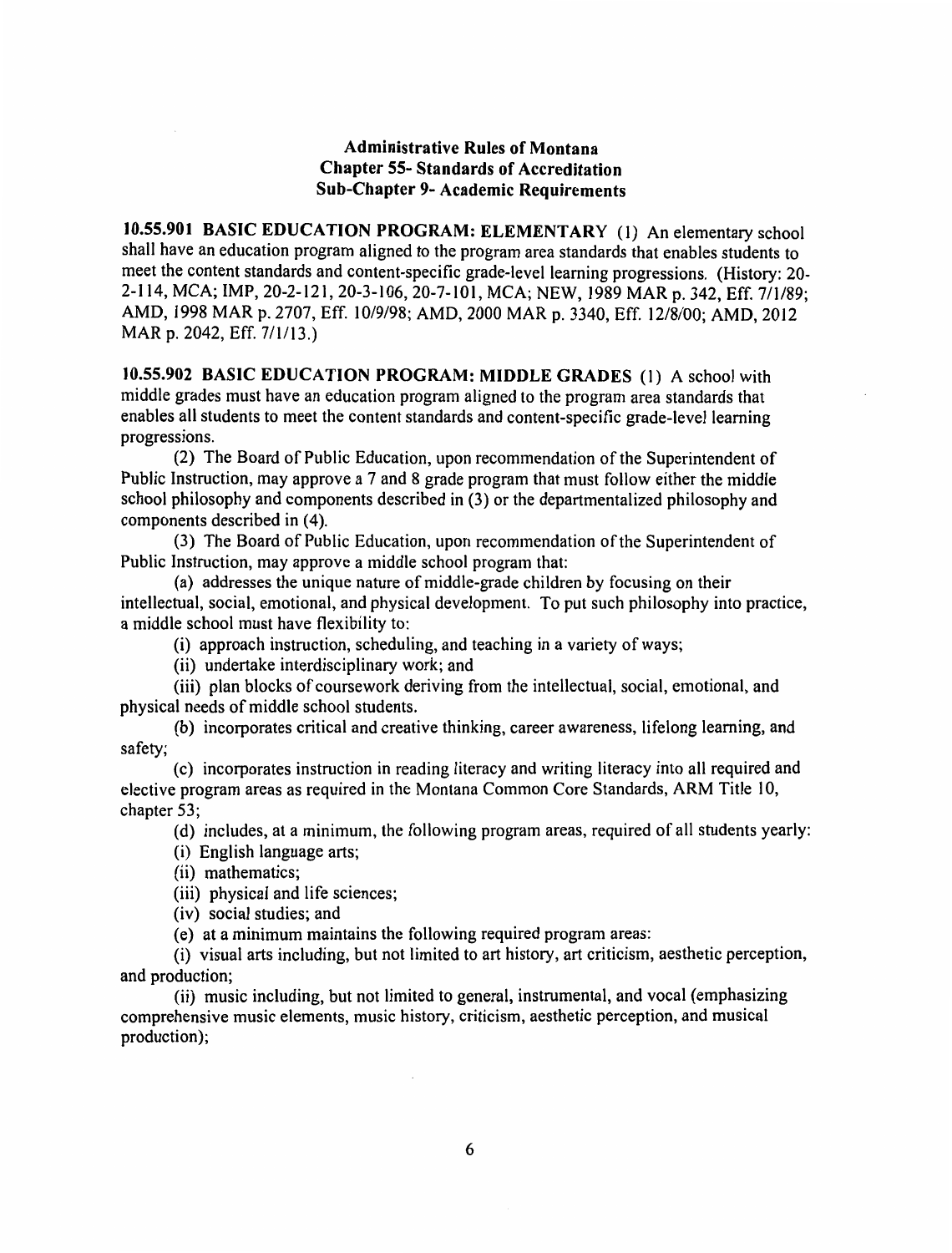(iii) career and technical education courses or pathways such as agriculture, business education, family and consumer sciences, health occupations and industrial technology education: and

(iv) world languages.

(f) offers as electives to all students exploratory courses such as creative writing, dance, drama, financial education, photography, and leadership.

(4) A junior high (grades 7-9) or 7-8 school must offer an educational program, aligned to the program area standards, that enables all students to meet the content standards and contentspecific grade-level progressions.

(a) Instruction in reading literacy and writing literacy shall be incorporated into all required and elective program areas as required in the Montana Common Core Standards, ARM Title 10, chapter 53.

(b) All students shall complete the following program areas each year:

- (i) English languagearts--1 unit;
- (ii) social studies--1 unit:
- (iii) mathematics--1 unit;
- (iv) science--1 unit; and
- (v) health enhancement--1/2 unit.
- (c) All students must be allowed to elect from the following program area offerings:
- $(i)$  visual arts--1/2 unit;
- $(ii)$  music-- $1/2$  unit:
- (iii) career and technical education--1/2 unit; and
- (iv) world languages and cultures--1/2 unit.
- (d) A unit is defined as the equivalent of at least 8100 minutes for one school year.

(e) Time to pass between classes may be counted toward the standard school day but shall not be counted toward class time. (History: 20-2-114, MCA; IMP, 20-2-121, 20-3-106, 20-7-101, MCA; NEW, 1989 MAR p. 342, Eff. 7/1/89; AMD, 1998 MAR p. 2707, Eff. 10/9/98; AMD, 2000 MAR p. 3340, Eff. 12/8/00; AMD, 2012 MAR p. 2042, Eff. 7/1/13.)

10.55.903 BASIC EDUCATION PROGRAM: JUNIOR HIGH AND GRADES 7 AND 8 BUDGETED AT HIGH SCHOOL RATES (REPEALED) (History: 20-2-114, MCA; IMP, 20-2-121, 20-3-106, 20-7-101, MCA; NEW, 1989 MAR p. 342, Eff. 7/1/89; AMD, 1998 MAR p. 2707, Eff. 10/9/98; REP, 2000 MAR p. 3340, Eff. 12/8/00.)

## 10.55.904 BASIC EDUCATION PROGRAM OFFERINGS: HIGH SCHOOL

(1) The basic education program, aligned to the program area standards, for grades 9 through 12 shall be at least 20 units of coursework that enable all students to meet the content standards and content-specific grade-level learning progressions.

(2) Instruction in reading literacy and writing literacy shall be incorporated into all required and elective program areas as required in the Montana Common Core Standards, ARM Title 10, chapter 53.

- (3) Minimum offerings shall include at least the following:
- (a) 4 units of English language arts;
- (b) 3 units of mathematics;
- (c) 3 units of science;
- (d) 3 units of social studies;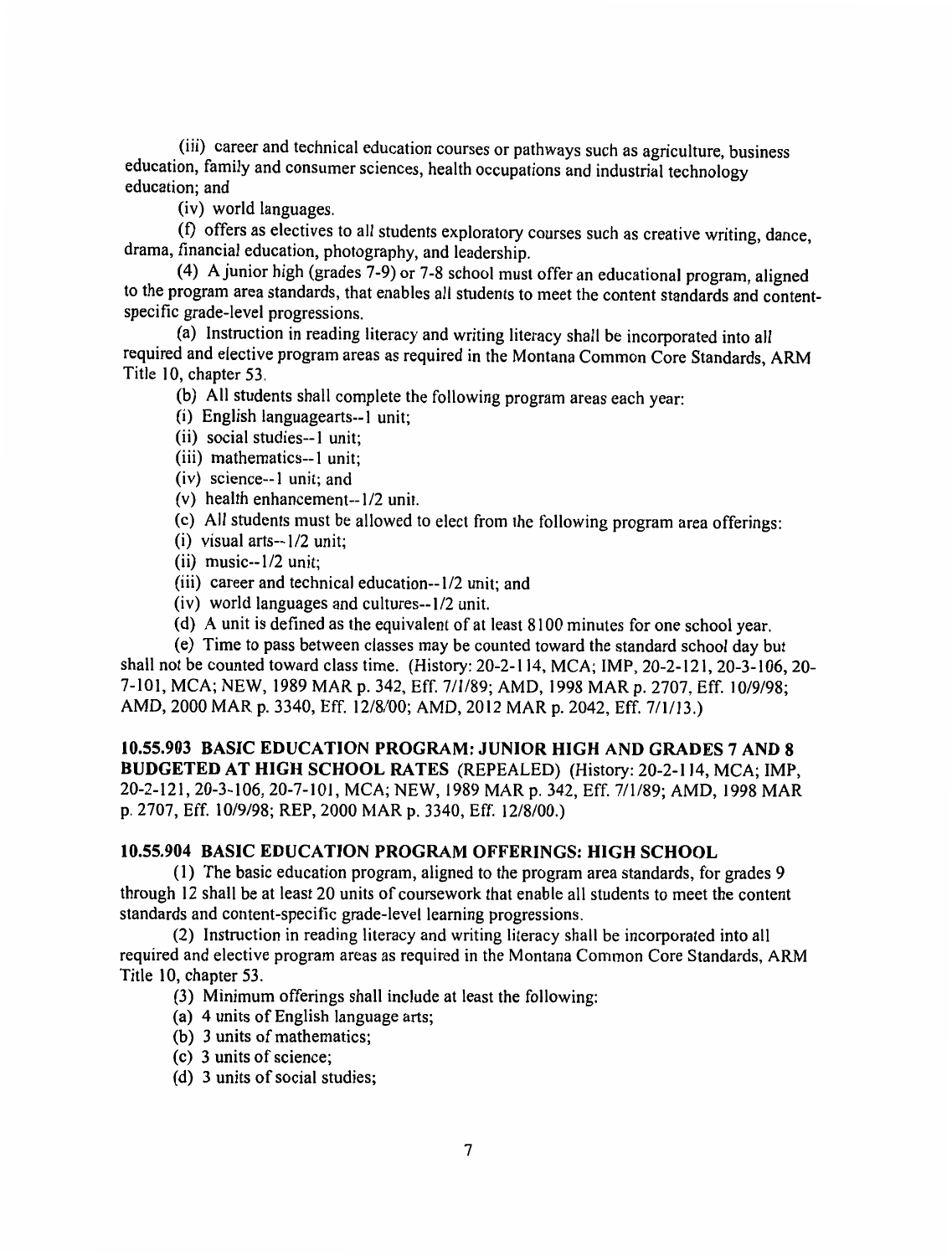- (e) 2 units of career and technical education:
- $(f)$  2 units of arts:
- (g) 1 unit of health enhancement;
- (h) 2 units of world languages; and

(i) 2 units of electives. (History: 20-2-114, MCA; IMP, 20-2-121, 20-3-106, 20-7-101, MCA; NEW, 1989 MAR p. 342, Eff. 7/1/89; AMD, 1998 MAR p. 2707, Eff. 10/9/98; AMD, 2000 MAR p. 3340, Eff. 12/8/00; AMD, 2012 MAR p. 2042, Eff. 7/1/13.)

10.55.905 GRADUATION REQUIREMENTS (1) As a minimum, a school district's requirements for graduation shall include a total of 20 units of study that enable all students to meet the content standards and content-specific grade-level learning progressions.

(2) In order to meet the content and performance standards, the following 13 units shall be part of the 20 units required for all students to graduate:

- (a) 4 units of English language arts:
- (b) 2 units of mathematics:
- (c) 2 units of social studies;
- (d) 2 units of science;
- (e) 1 unit of health enhancement, with 1/2 unit each year for two years;
- $(f)$  l unit of arts; and
- (g) 1 unit of career and technical education.

(3) Units of credit earned in any Montana high school accredited by the Board of Public Education shall be accepted by all Montana high schools.

(4) In accordance with the policies of the local board of trustees, students may be graduated from high school with less than four years enrollment. (History: 20-2-114, MCA; IMP, 20-2-121, 20-3-106, 20-7-101, MCA; NEW, 1989 MAR p. 342, Eff. 7/1/89; AMD, 1998 MAR p. 2707, Eff. 10/9/98; AMD, 2000 MAR p. 3340, Eff. 12/8/00; AMD, 2012 MAR p. 2042, Eff.  $7/1/13$ .)

10.55.906 HIGH SCHOOL CREDIT (1) A high school shall require a minimum of 20 units of credit for graduation, including ninth grade units.

(a) A unit of credit is defined as the equivalent of at least 8100 minutes for one year.

(b) Passage of time between classes may be counted toward the standard school day but shall not be counted toward class time.

(2) A student who is unable to attend class for the required amount of time may be given fractional credit for partial completion of a course, with the local board of trustee's permission.

(3) The local board of trustees may waive specific course requirements based on individual student needs and performance levels. Waiver requests shall also be considered with respect to age, maturity, interest, and aspirations of the students and shall be in consultation with the parents or guardians.

(4) With the permission of the local board of trustees, a student may be given credit for a course satisfactorily completed in a period of time shorter or longer than normally required and, provided that the course meets the district's curriculum and assessment requirements, which are aligned with the content standards stated in the education program. Examples of acceptable course work include those delivered through correspondence, extension, and distance learning courses, adult education, summer school, work study, specially designed courses, and challenges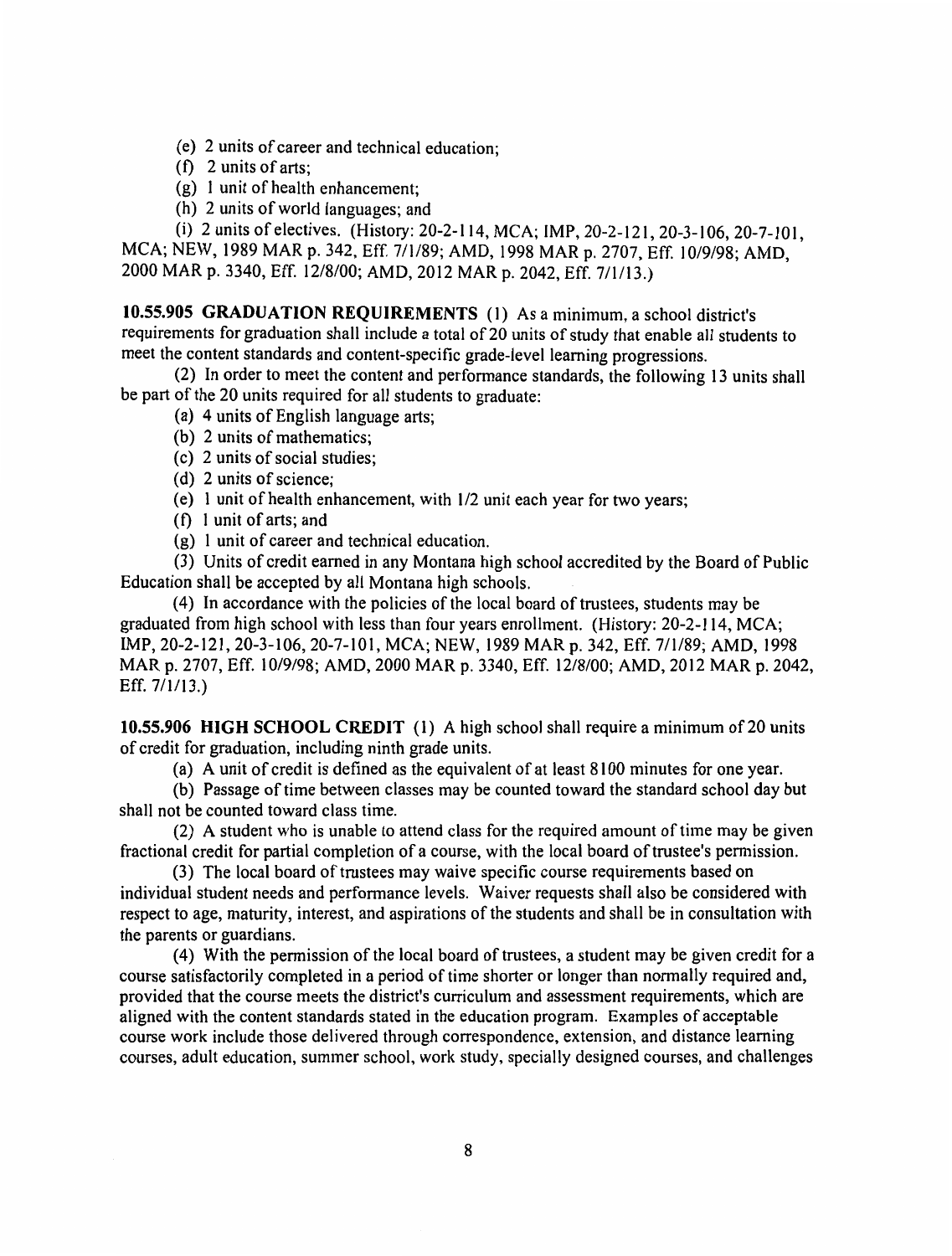to current courses. Acceptable programs must be consistent with the local board of trustees' policy.

(a) Montana high schools shall accept such units of credit taken with the approval of the accredited Montana high school in which the student was then enrolled and which appear on the student's official high school transcript as defined in ARM 10.55.911. (History: 20-2-114, MCA; IMP, 20-2-121, 20-3-106, 20-7-101, MCA; NEW, 1989 MAR p. 342, Eff. 7/1/89; AMD, 1998 MAR p. 2707, Eff. 10/9/98; AMD, 2000 MAR p. 3340, Eff. 12/8/00; AMD, 2012 MAR p. 2042, Eff. 7/1/13; AMD, 2013 MAR p. 961, Eff. 6/7/13.)

# 10.55.907 DISTANCE, ONLINE, AND TECHNOLOGY-DELIVERED LEARNING (1)

This rule establishes requirements for distance, online, and technology-delivered learning programs and/or courses that fulfill elementary or middle grades basic education programs and/or high school graduation requirements.

(2) School districts may receive and/or provide distance, online, and technology delivered learning programs.

(a) School districts receiving distance, online, and technology-delivered learning programs to supplement instruction may utilize distance, online, and technology-delivered learning as they would other supplementary resources without restriction.

(b) Distance, online, and technology-delivered learning programs and/or courses shall at a minimum be aligned with state content standards and content-specific grade-level learning progressions.

(c) Annually, by the first Monday in June, a school district shall provide a report to the Superintendent of Public Instruction documenting all distance, online and technology-delivered courses, student enrollments, and the digital content providers.

(3) Except as provided in (3)(a), teachers of distance, online, and technology- delivered learning programs shall be licensed and endorsed in Montana or elsewhere in the area of instruction taught with such license granted as a result of the completion of an accredited professional educator preparation program as defined in ARM 10.57.102(3). School districts receiving distance, online, and technology-delivered learning programs described in this rule shall have a distance learning facilitator for each course and available to the students.

(a) When a teacher of distance, online, and technology-delivered learning programs and/or courses does not possess the qualifications specified in (3), the facilitator must be licensed and endorsed in Montana or elsewhere in the area of instruction facilitated with such license granted as a result of the completion of an accredited professional educator preparation program as defined in ARM 10.57.102(3).

(b) When a teacher of distance, online, and technology-delivered learning programs is qualified as provided in (3), the receiving school district's facilitator shall be a licensed teacher or a para-educator.

(c) School districts receiving distance, online, and technology-delivered learning programs and/or courses must provide qualified facilitators for synchronous delivery to students in schools accredited by the Montana Board of Public Education, requiring physical presence of a facilitator, and for asynchronous delivery, requiring facilitators be available to students.

(d) The school district must ensure that the distance, online, and technology-delivered learning facilitators receive in-service training on technology-delivered instruction.

(4) Montana school districts providing distance, online and technology- delivered learning shall comply with the teacher load requirements of ARM 10.55.713(3).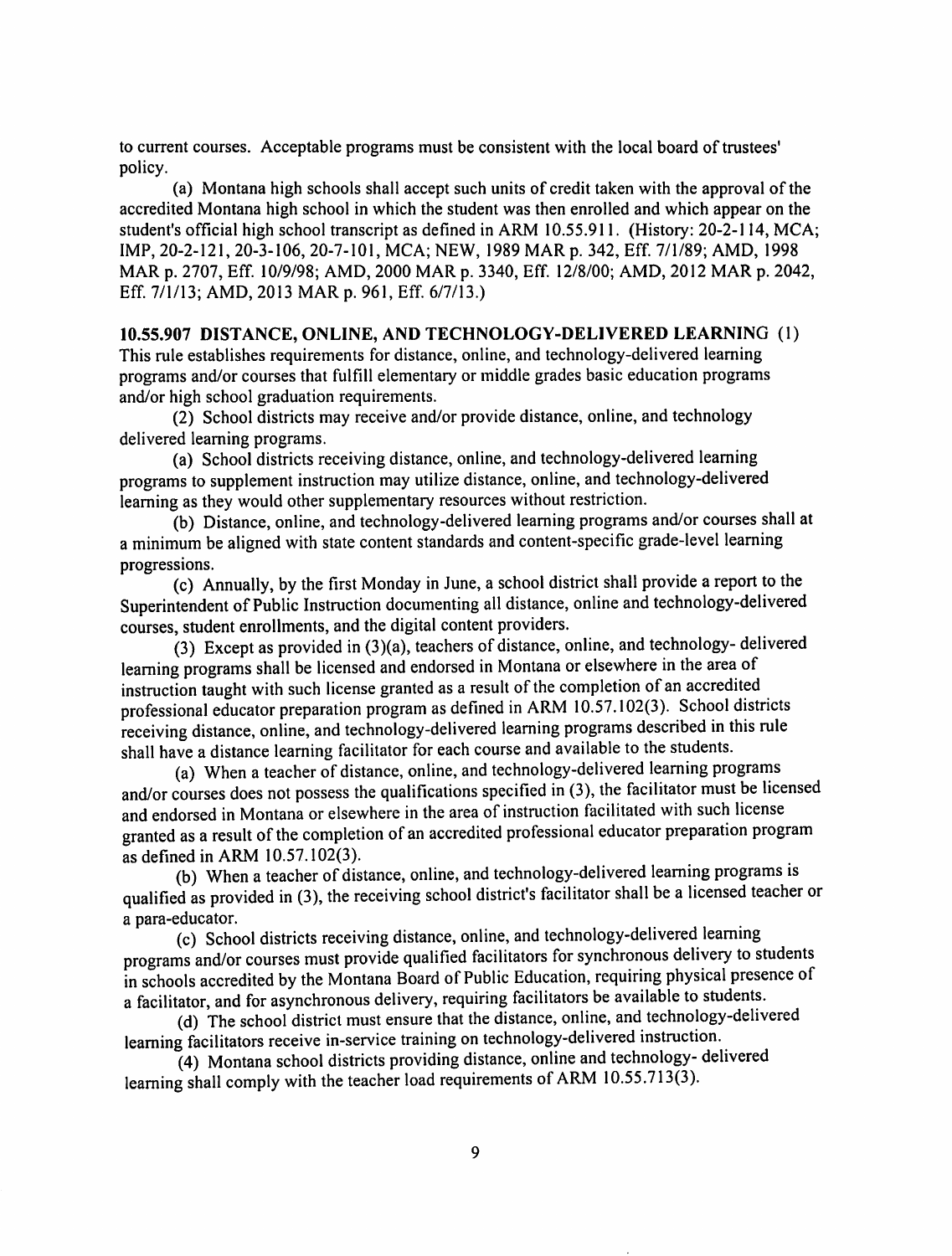(5) Digital content providers serving Montana schools accredited by the Board of Public **Education shall:** 

(a) annually, by the first Monday in August, register with the Office of Public Instruction;

(b) annually, by the first Monday in June, identify the Montana school districts served in the current school year by the digital content provider, including the courses and student enrollments for each school district served; and

(c) document the professional qualifications, including Montana teacher licensure and endorsement, of their teachers of distance, online, and technology-delivered programs and/or courses by providing names and credentials of other licensing entities, when not licensed and endorsed in Montana. (History: 20-2-114, MCA; IMP, 20-2-121, 20-3-106, 20-7-101, MCA; NEW, 1989 MAR p. 342, Eff. 7/1/89; AMD, 1995 MAR p. 626, Eff. 4/28/95; AMD, 1998 MAR p. 2707, Eff. 10/9/98; AMD, 2000 MAR p. 3340, Eff. 12/8/00; AMD, 2004 MAR p. 719, Eff. 4/9/04; AMD, 2007 MAR p. 692, Eff. 5/25/07; AMD, 2008 MAR p. 2048, Eff. 9/26/08; AMD, 2012 MAR p. 2042, Eff. 7/1/13.)

10.55.908 SCHOOL FACILITIES (1) School facilities shall be constructed, maintained, and supervised in accordance with all applicable local, state, and federal codes, regulations, and laws.

(2) School facilities shall be of sufficient size and arrangement to meet all programs' educational goals.

(3) The local board of trustees shall provide for educational facilities which are functional and safe for the conduct of the educational and extracurricular activities of students, and which will meet federal accessibility standards.

(4) The school shall provide the necessary equipment for first aid.

(5) When the local board of trustees considers major remodeling or building a facility, it shall seek facility expertise in all affected program areas as well as comments from faculty, students, and community.

(6) The local board of trustees shall have a written policy that defines the use of school facilities and resources. (History: 20-2-114, MCA; IMP, 20-2-121, MCA; NEW, 1989 MAR p. 342, Eff. 7/1/89; AMD & TRANS from 10.55.2001, 2000 MAR p. 3340, Eff. 12/8/00; AMD, 2012 MAR p. 2042, Eff. 7/1/13.)

10.55.909 STUDENT RECORDS (1) Each school shall keep, in secure storage, a permanent file of students' records, that shall include:

- (a) the name and address of the student;
- (b) his/her parent or guardian;
- (c) birth date;
- (d) academic work completed;
- (e) level of achievement (grades, standardized achievement tests);
- (f) immunization records as per 20-5-406, MCA;
- (g) attendance data; and
- (h) the statewide student identifier assigned by the Office of Public Instruction.

(2) The local board of trustees shall establish policies and procedures for the use and transfer of student records that are in compliance with 20-1-213, MCA, and state and federal laws governing individual privacy. All educational records collected and maintained by a school